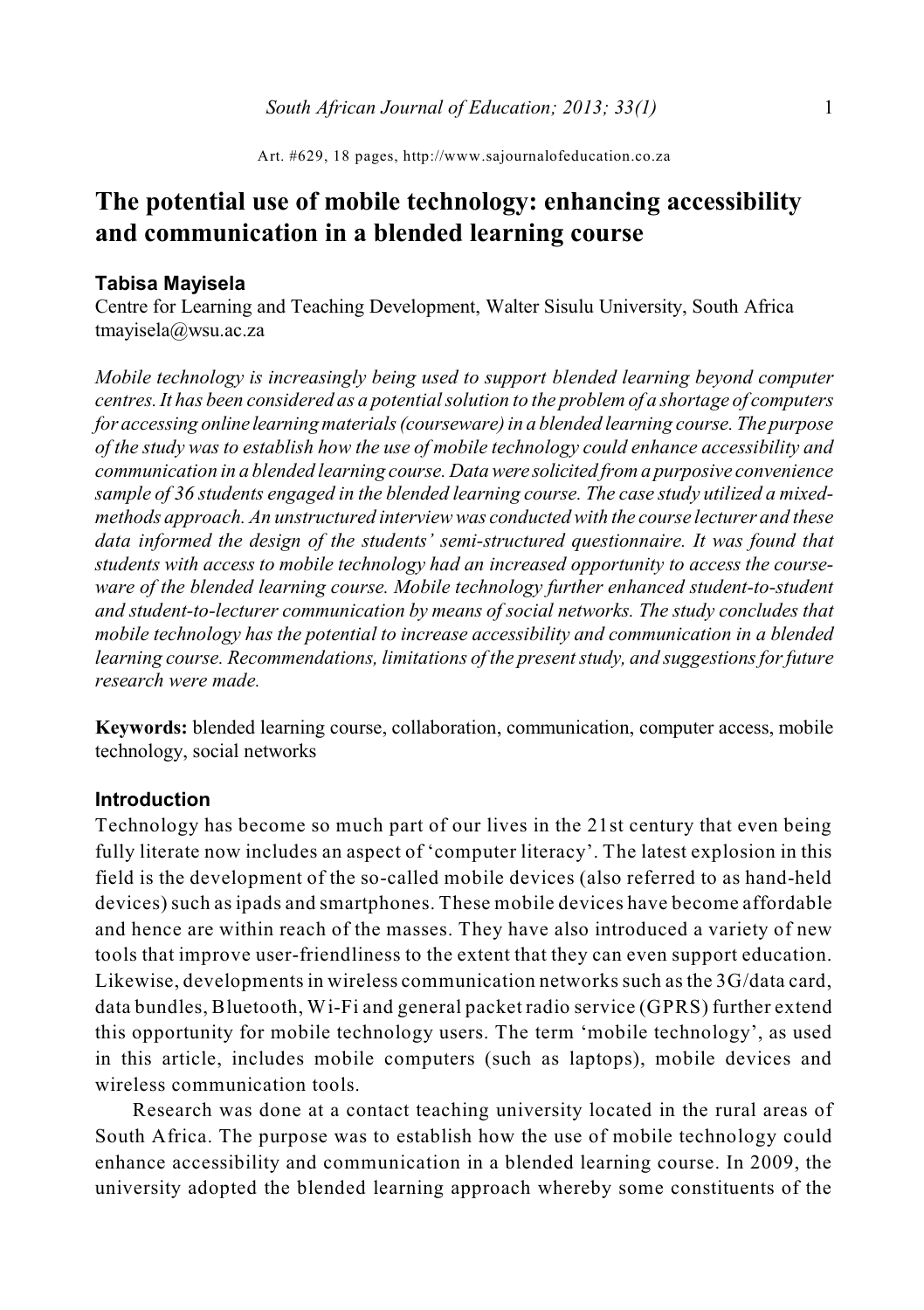learning process are facilitated online and some in the classroom (Van der Westhuizen, 2004). Most students at the university normally use computers located in the computer centres to access the online learning materials (courseware) of their blended learning courses. Mobile technology also allowed the students flexible (irrespective of time and location) access to social networks such as Facebook. The Computing dictionary defines social networks as:

"any website designed to allow multiple users to publish content themselves. The information may be on any subject and may be for consumption by (potential) friends, mates, employers, employees, etc. [...who] exchange public or private messages and list other users or groups they are connected to in some way. There may be editorial content or the site may be entirely user-driven" (http://dictionary. reference.com/browse/social+network).

Cobcroft, Towers, Smith & Axel (2006) claim that mobile technologies within the education context can allow students the opportunity to undertake 'user-led education,' constructing knowledge, and collaborating with peers and learning communities within and beyond the classroom or computer centre. The main problem identified at the university in question was the digital divide. The term 'digital divide' can be loosely defined as any unequal information and communication technology (ICT) access pattern among populations. It exists between countries, developed and developing countries, between ICT users in urban and rural areas, and between ICT users in different socio-economic categories (Broekman, Enslin & Pendlebury, 2002; Chinn & Fairlie, 2004; Czerniewicz, Brown, Lee Pan & Moyo, 2008). Fink and Kenny (2003: 2) interpret the digital divide as:

- A gap in *access* to use of ICTs crudely measured by the number and spread of telephones, [smartphones] or web-enabled computers, for instance;
- A gap in the *abilit*y to use ICTs measured by the skills base and the presence of numerous complimentary assets;
- A gap in *actual* use the minutes of telecommunications for various purposes, the number and time online of users, the number of internet hosts, and the level of electronic commerce;
- A gap in the *impac*t of use measured by financial and economic returns.

From this, one can deduce that a digital divide is likely to exist even between students at the same university or more specifically, in a class. The university in question was no exception; the Computer Science students did not have an adequate number of computers in their computer centre. This had a detrimental effect on the students' opportunity to access computers and to make use of the blended learning course. The lecturer and students of this blended learning course explored the use of mobile technology to access the online materials posted in the course and to communicate by means of social networks. The assumption underpinning this study was that access to mobile technology allows the opportunity for use of a blended learning course and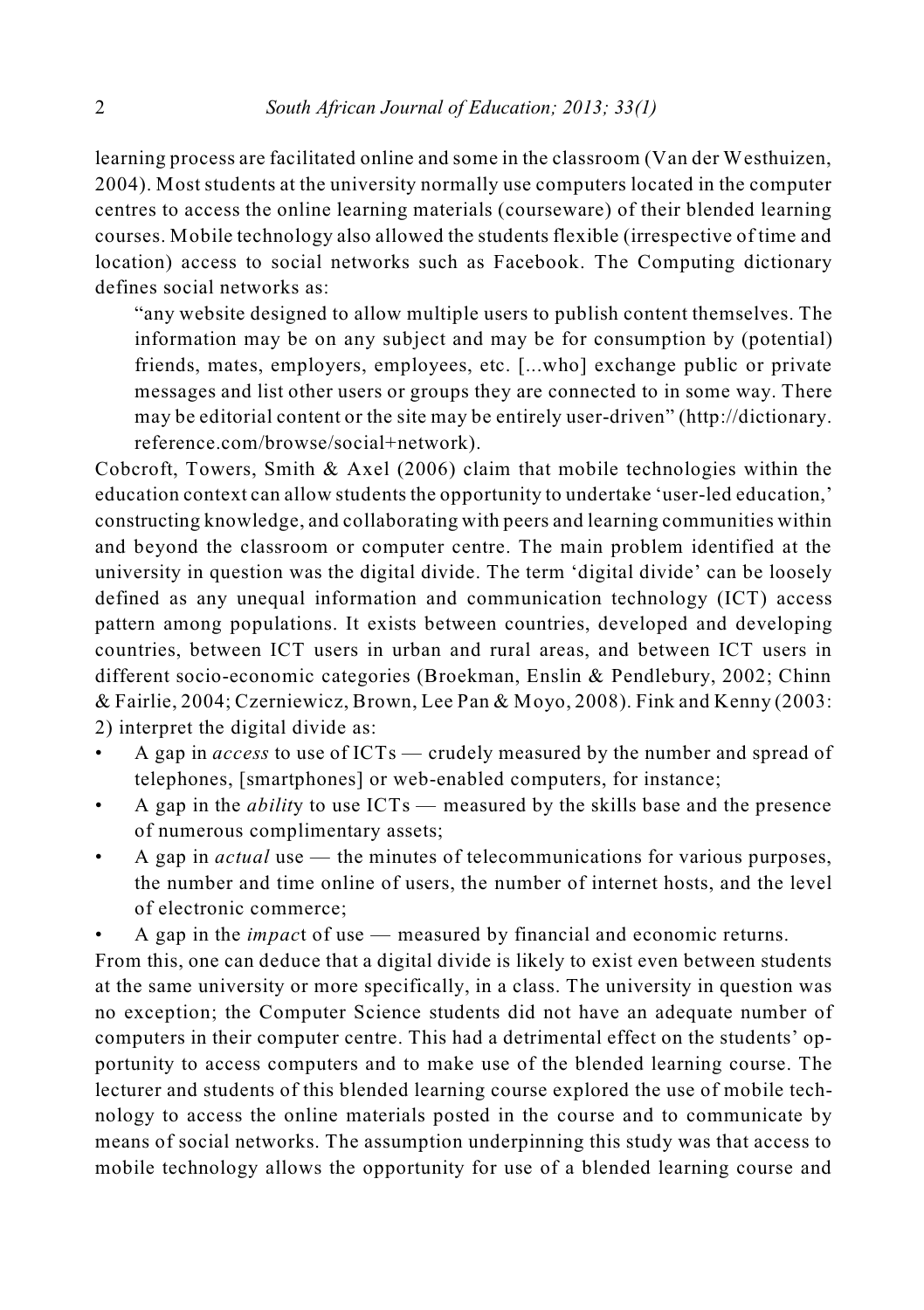Facebook. This article also presents the conceptual framework, research methodology, findings and discussion, conclusion, recommendations, limitations of the presentstudy, and a suggestion for future research.

### Conceptual framework

This article focuses on access to ICT in higher education (HE). In this study, ICT includes computers, mobile technology, internet, telecommunications infrastructure and social networks. Although international studies on the access to ICT in HE assume that physical access is in place, this remains a burning issue in the local context (Czerniewicz & Brown, 2005). This article specifically investigated how access to computers and mobile technology affected the use of the blended learning course and Facebook. Hence the study investigated access to computers and mobile technology, the students' perceptions of access and use of these ICTs, and lastly how these ICTs (social networks) were used for learning and teaching. Czerniewicz & Brown's (2005) conceptual framework of access to ICT assisted in the description of the Computer Science students' kinds of access to ICT. The framework (as summarised in Table 1) describes what people use, need, and draw on, in order to gain or acquire access to specific ICT uses and practices in terms of technological resources, resources for personal agency, contextual resources and online content resources.

## Students' access to ICT

When Motlik (2008) compared three continents, Asia, North America and Africa, in terms of mobile technology diffusion and internet adoption, it was found that Asia (with China, the greatest producer of mobile phones) was the leading continent in mobile technology diffusion; North America had the highest number of internet adopters and Africa had the lowest mobile technology and internet diffusion rates. According to Sharples, Taylor & Vavoula (2005), a study conducted at the University of Birmingham revealed that 43% of students owned laptop computers. This indicates that the developed continents are leading in mobile technology diffusion.

Africa is leapfrogging from an unwired, non-existent e-learning infrastructure to a wireless e-learning infrastructure with seamless integration of online and wireless technologies, and learning management systems (Brown, 2003). Sub-Saharan Africa is also by-passing the fixed network telephony to install mobile phone networks in rural areas (Sharples et al., 2005). A study conducted at three contact teaching South African higher education institutions(HEIs) reported that computer and internet access were evenly distributed among students when they were on campus while access varied according to socio-economic groups and was challenging off-campus. This study further revealed that 98.5% of the students had mobile phones where 43% con-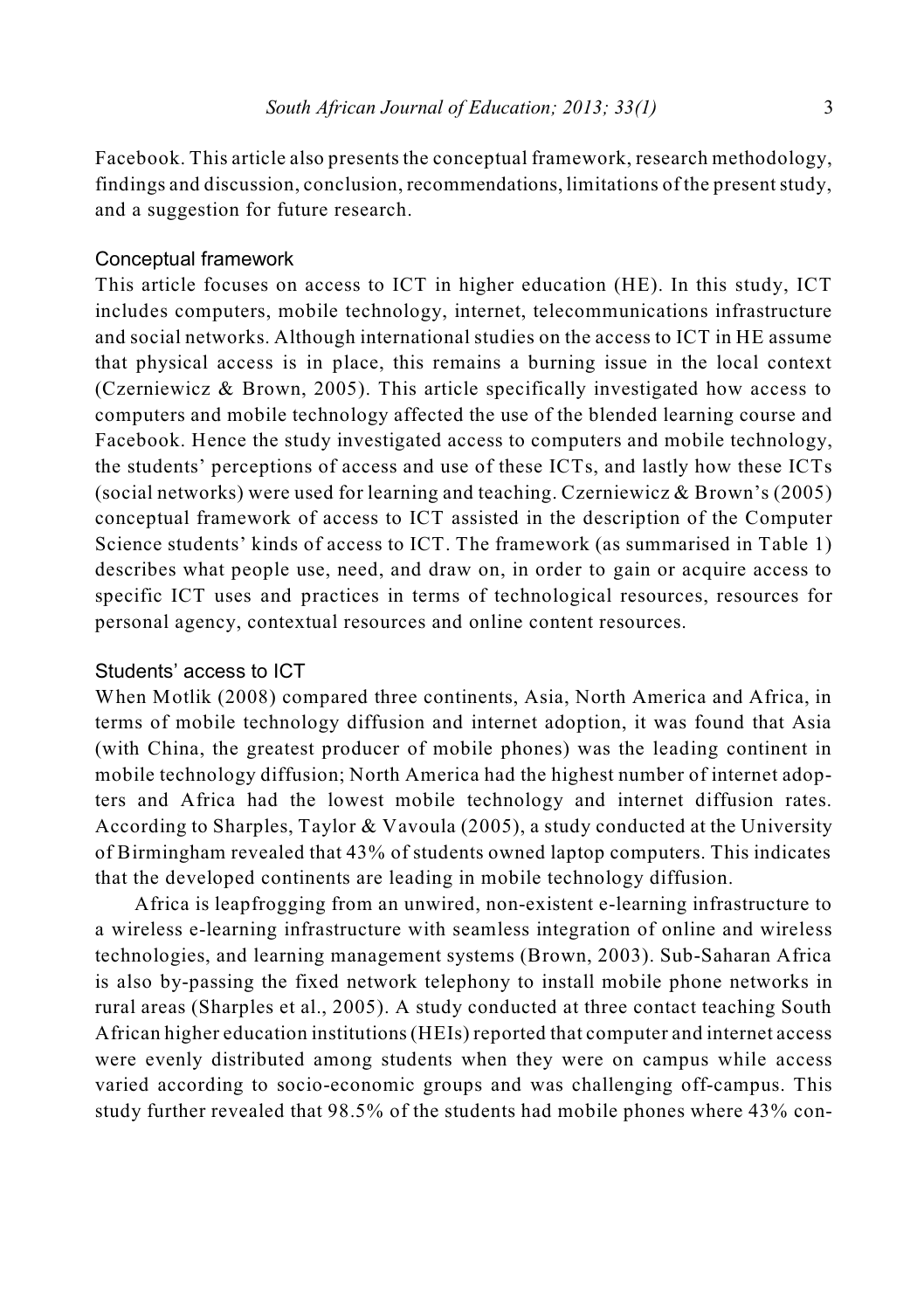|            | Technology                                                                                                   |                                                                  |                                                                                    | Contextual                                                                |                                                      |                                                        |
|------------|--------------------------------------------------------------------------------------------------------------|------------------------------------------------------------------|------------------------------------------------------------------------------------|---------------------------------------------------------------------------|------------------------------------------------------|--------------------------------------------------------|
|            | Physical                                                                                                     | Practical                                                        | Personal agency                                                                    | Social                                                                    | Institutional                                        | Digital content                                        |
| Definition | Tangible<br>components of<br>computers and<br>associated with<br>telecommunica-<br>tions infra-<br>structure | Control over<br>when and to what<br>extent computers<br>are used | Person's<br>disposition<br>towards using<br>computers as well<br>as their aptitude | Interest and<br>support received<br>from a<br>community social<br>network | Integration of<br>technology into<br>the institution | Availability of<br>suitable digital<br>material online |
| Indicators | Location<br>Availability<br>Adequacy                                                                         | Time<br>Autonomy                                                 | Interest<br>Purpose<br>Experience<br>Knowledge<br>Training<br><b>Skills</b>        | Support<br><b>Networks</b>                                                | Extent<br>Policy<br>Support<br>Intention             | Relevance<br>Local<br>Production<br>Language           |

# **Table 1** Conceptual framework: resources for access

Adopted from Czerniewicz & Brown (2005)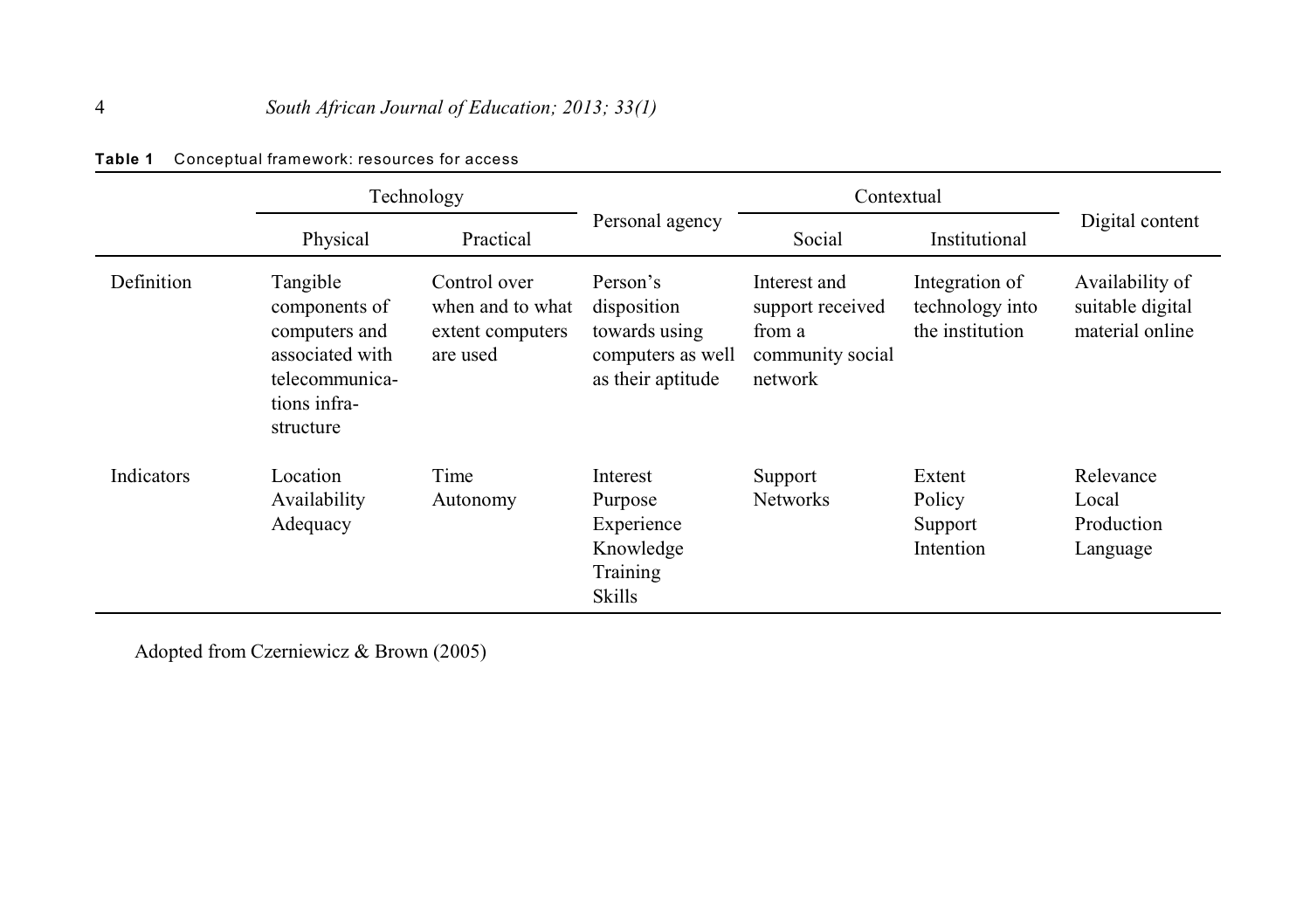veniently used them to access the internet when they were off-campus. The students used computers and mobile phones to communicate with their lecturers and tutors by e-mail. They further participated in online discussions with peers (Czerniewicz et al., 2008).

### Communication and collaboration in a learning environment

Students who are traditionally used to face-to-face instruction may feel frustrated if the instructor is absent when they want to appeal to him or her to explain learning content (Meier, 2007). The problem of a shortage of computers contributed to the students' limited access to the learning management system (LMS) that has communication tools and e-mail. This meant that communication was limited outside class and tutorial sessions. Interest in the use of social networks then rose when the lecturer noticed that students made use of Facebook on their smartphones. The use of Facebook for communication and collaboration was then explored.

A study conducted by Mentz & Goosen (2007) found that collaboration allowed learners the opportunity to: share ideas and tips to solve problems; explain the courserelated problems to one another; show one another their mistakes; and in some instances the expert learners could assist the bad performers. Social networks create a learning environment that allows student-centred learning, and end-user content creation and sharing (Cochrane, 2009). In a study conducted at the University of Canterbury, New Zealand, the Geophysical Fluid Dynamics students who used Facebook in the classroom reported that Facebook gave them an opportunity to receive positive comments from peers (McDonald, 2009). The above literature study indicates that social networks have a potential of supporting communication and collaboration in a learning environment.

The potential use of mobile technology and social networks at the university in question In this case study, the students were engaged in a blended learning course with courseware placed on a LMS, *Blackboard*. The Java Programming (a Computer Science Course) class had 36 registered students. The lecturer had uploaded materials such as the learner guide, lecture notes, group work and the solutions to all tests and assignments on *Blackboard*. The departmental computer centre had only a few working computers which made it practically impossible for students to access a computer every day of the week. Even when the Centre for Learning and Teaching Development (CLTD) e-learning centre was available, the students had to book in advance, and had to compete with the university student population for access to the centre. Due to the shortage of computers, some of the students who had access to laptops with internet connectivity used them in the residences and at other locations to access the courseware.

At the same time, communication with students outside the class also became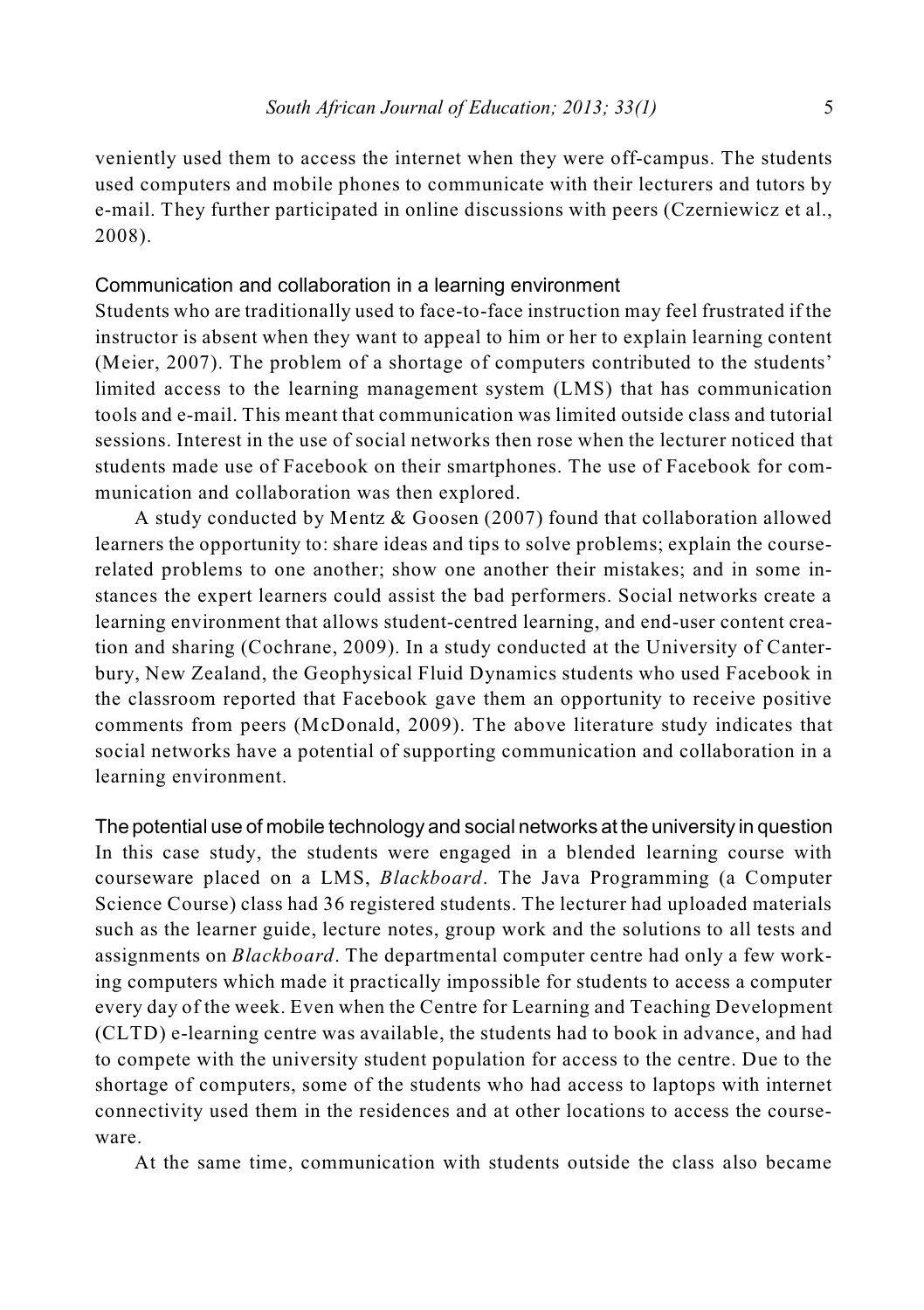almost impossible. The lecturer continuously observed in class that about six students had smartphones (mobile phones that can connect to the internet), and that these students spent a considerable amount of time on Facebook. Also mindful of the fact that those students who had laptops with internet connectivity would also be able to participate on Facebook anytime, it became convenient for him to explore the use of Facebook to communicate with the students. He then created a private Facebook page called CSI2101 *Java Programming*. Some students without mobile devices felt that they were being disadvantaged. The lecturer therefore, used Facebook as a noticeboard rather than an e-learning platform and still duplicated all the notices posted on Facebook on the LMS. In some occasions, the lecturer would discuss the solutions to problems posted by students on Facebook. Students also discussed among themselves and shared information on Facebook. It is hoped that, ultimately, more students will have access to mobile devices.

## **Methodology**

The study followed a case study design. According to Nieuwenhuis (2010:75), case study research is "aimed at gaining greater insight and understanding of the dynamics of a specific situation". This case study utilised a mixed methods approach. Mixed methods research involves the process of collecting, analysing, and mixing qualitative and quantitative data within a single or multiple studies in order to understand a research problem more completely (Creswell & Plano Clark, 2007). An unstructured interview was conducted with the course lecturer in order to understand how mobile technology and Facebook were used in the blended learning course. Data from the interview informed the design of the students' semi-structured questionnaire that was used to ascertain from the students how these tools had improved the accessibility of learning materials, and their communication in the course. To maximise validity, the questions were developed based on Czerniewicz & Brown's (2005) framework of access to ICT. The questionnaire included closed-ended questions such as multiple choices, yes/no, and Likert-scale questions, and open-ended questions.

A purposive convenience sample of 36 Java Programming students was used. The sampling was purposive as these students already made use of mobile technology and Facebook in this blended learning course. The sampling also proved to be convenient because there were no costs involved for data collection, and as the questionnaires were administered face-to-face, there was a possibility that most of the questionnaires would be returned. Using the target population as sample has contributed to reliability in the case study.

For ethical reasons, the students were called together at the same time and the purpose of the research was explained to them. Students were asked to voluntarily participate in answering the questionnaire and were also assured that their responses would remain anonymous and dealt with confidentially. Of the 36 students who were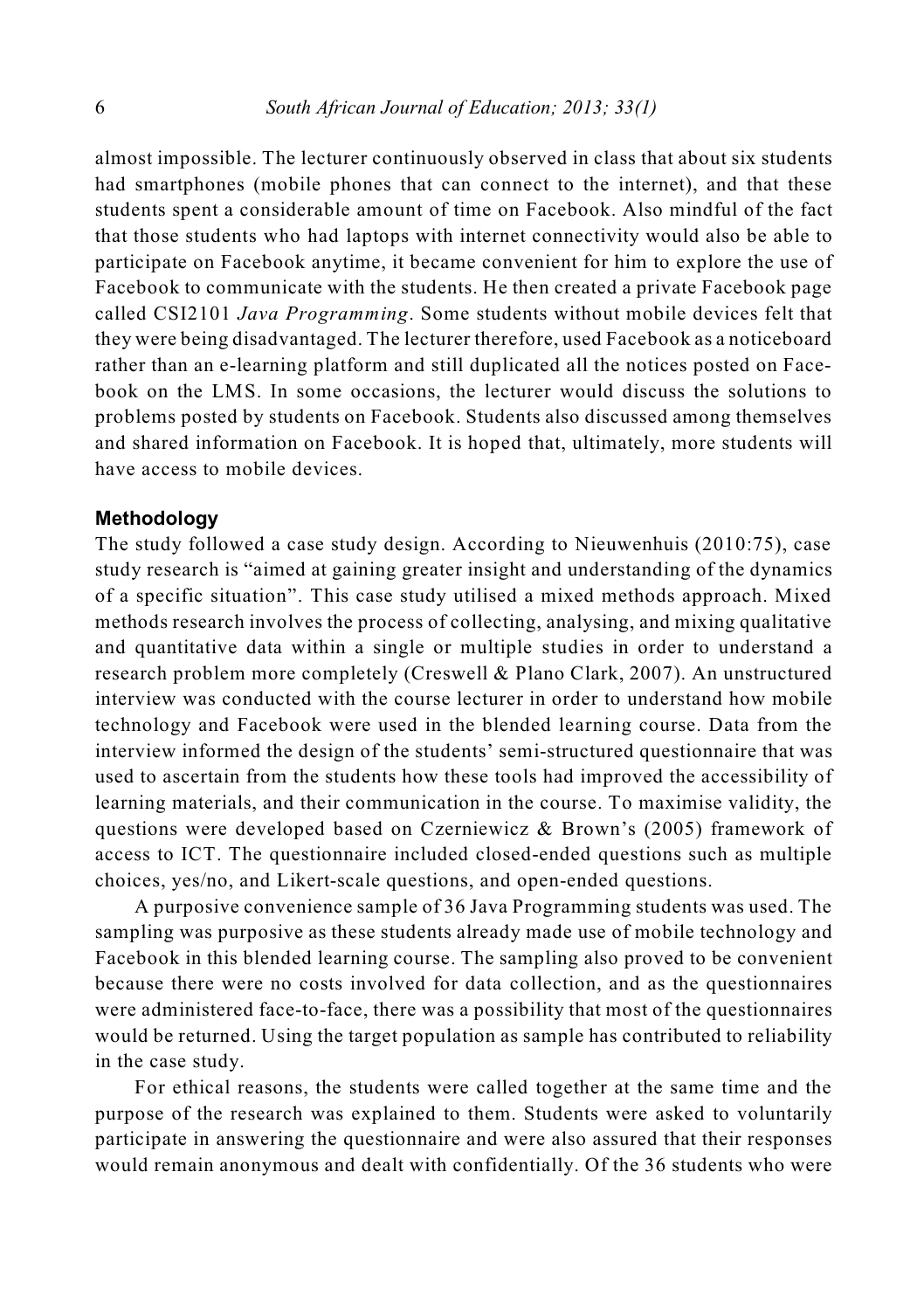given the questionnaire, 30 students (83%) responded. The students' responses to the closed-ended questions were analysed using the *Statistical Package* (SPSS). Verbatim quotations were used to present the qualitative data from the participants. The quantitative data were summarized in the form of tables. The variables were analysed independently; otherwise cross-tables were used to deduce meaning between related variables.

## **Findings and discussion**

This section describes findings and discusses the Java Programming students' access to ICT.

## Need for use of ICT

When students were asked about the frequency of their class attendance, they responded as in Table 2, and had various reasons for missing classes.

|                            | How often do you attend classes? |       |        |               |  |
|----------------------------|----------------------------------|-------|--------|---------------|--|
| Reason for missing classes | Always                           | Often | Seldom | Total         |  |
| Family commitment          | 0                                |       |        |               |  |
| Time-table clashes         | 0                                |       |        | 13            |  |
| <b>Sick</b>                | 0                                |       |        |               |  |
| Live off-campus            | 0                                |       |        | $\mathcal{D}$ |  |
| Not applicable             | 10                               |       |        | 10            |  |
| Total                      | 10                               | 19    |        | 30            |  |

These data revealed that some students sometimes missed classes. The use of a blended learning course has therefore provided a potential opportunity for these students, together with those who never missed classes, to access courseware outside the class. This would provide expanded opportunities and individualised learning experiences (Czerniewicz & Brown, 2005) as students could go back on attended classes or those who missed classes, for one reason or another, would have an opportunity to catch up on the missed classes.

## Access to ICT

## *Availability and location*

The identified problem was inadequate physical access to computers. In order to determine the practical conditions of access at the students' own time, the students were asked whether they had access to a computer outside class and tutorial sessions.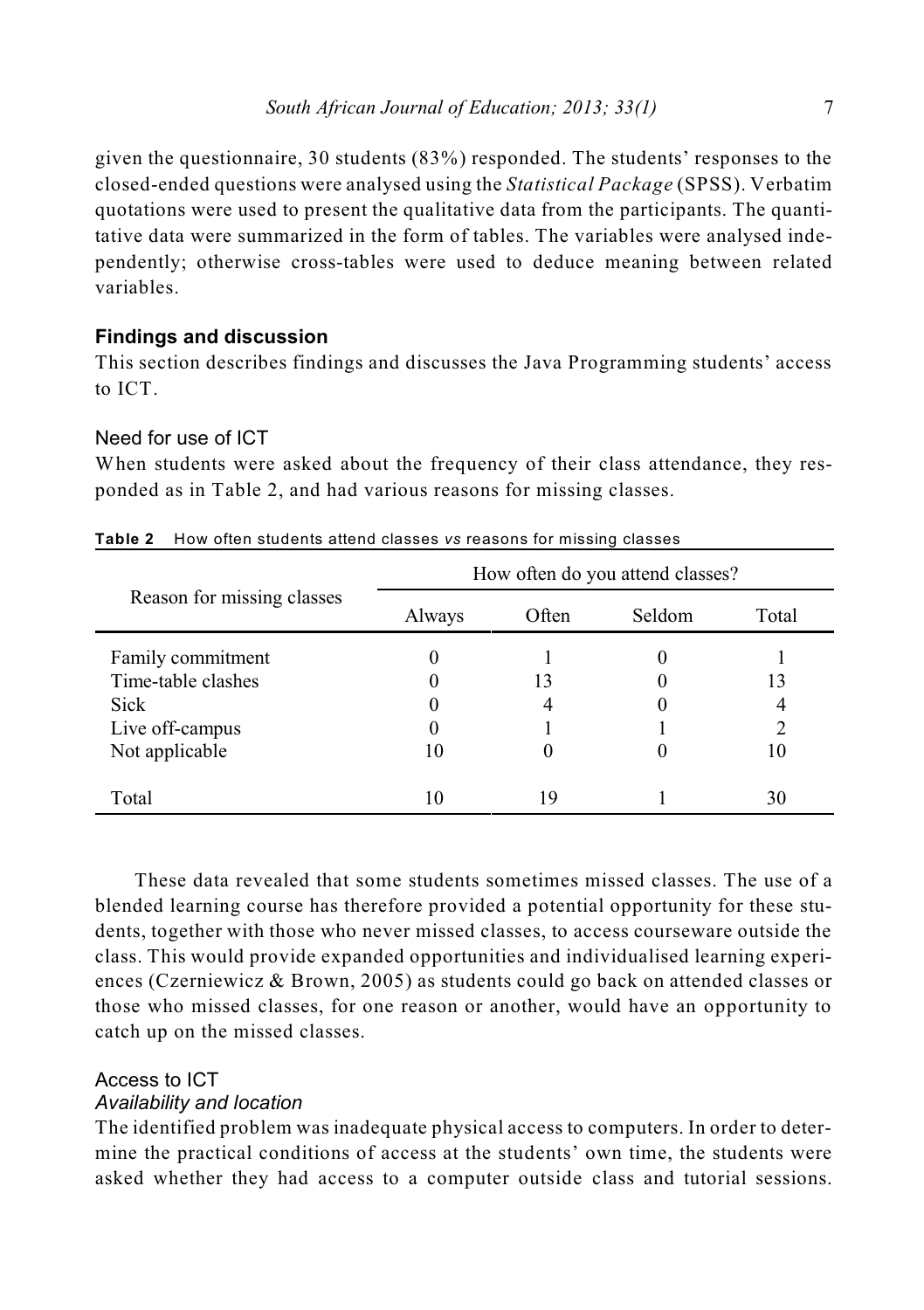Twenty-six of the 30 respondents said that they had access to computers and four did not. Of those with access, 13 accessed a computer from the Departmental centre, four from the CLTD e-Learning centre, four from home, 11 from their rooms and two at a friend's place. The data indicated that some of the 26 students had more than one location to access a computer. This implied that some students could make use of computers located at locations other than the computer centre at a time convenient to them.

As this is a blended learning course with a web-based LMS and the fact that the study also explored the use of Facebook, it was important to find out whether the computers accessed by students outside class sessions had internet connectivity. The data revealed that 14 of the respondents had computers with internet connectivity whereby they connected by means of a network interface card and wireless communication networks such as modems, data/3G cards, data bundles, or GPRS (Table 3).

| Connection to the internet | Frequency      | Percentage | Valid<br>percentage | Cumulative<br>percentage |
|----------------------------|----------------|------------|---------------------|--------------------------|
| Network interface card     |                | 23.3       | 23.3                | 23.2                     |
| Modem                      |                | 3.3        | 3.3                 | 26.7                     |
| Data/3G card               | $\mathfrak{D}$ | 6.7        | 6.7                 | 33.3                     |
| Mobile phone data bundles  | C              | 6.7        | 6.7                 | 40.0                     |
| <b>GPRS</b>                | 2              | 6.7        | 6.7                 | 46.7                     |
| Not applicable             | 16             | 53.3       | 53.3                | 100.0                    |
| Total                      | 30             | 100.0      | 100.0               |                          |

| How students connected to the internet<br>Table 3 |  |
|---------------------------------------------------|--|
|---------------------------------------------------|--|

Those who connected by means of the network interface card were most probably those who accessed the internet from the computer centres. The data revealed that seven of those respondents, who accessed computers from locations other than the computer centres, connected by means of wireless communication networks, meaning that they were able to access the courseware and Facebook at their convenient location and time. The other 12 (4 had indicated that they did not have access to computers) respondents' computers did not have internet connectivity. It is therefore, important for institutional decision-makers to note that some students have computers on campus but do not have mobile communication networks. Other desktop studies at the university in question also indicated this: students with laptops queued for any network point they found on campus to connect to the internet.

#### *Frequency of use*

Czerniewicz and Brown (2005:3) emphasise that "access and use are closely interrelated: access to resources and the use of resources are inter-dependent". The question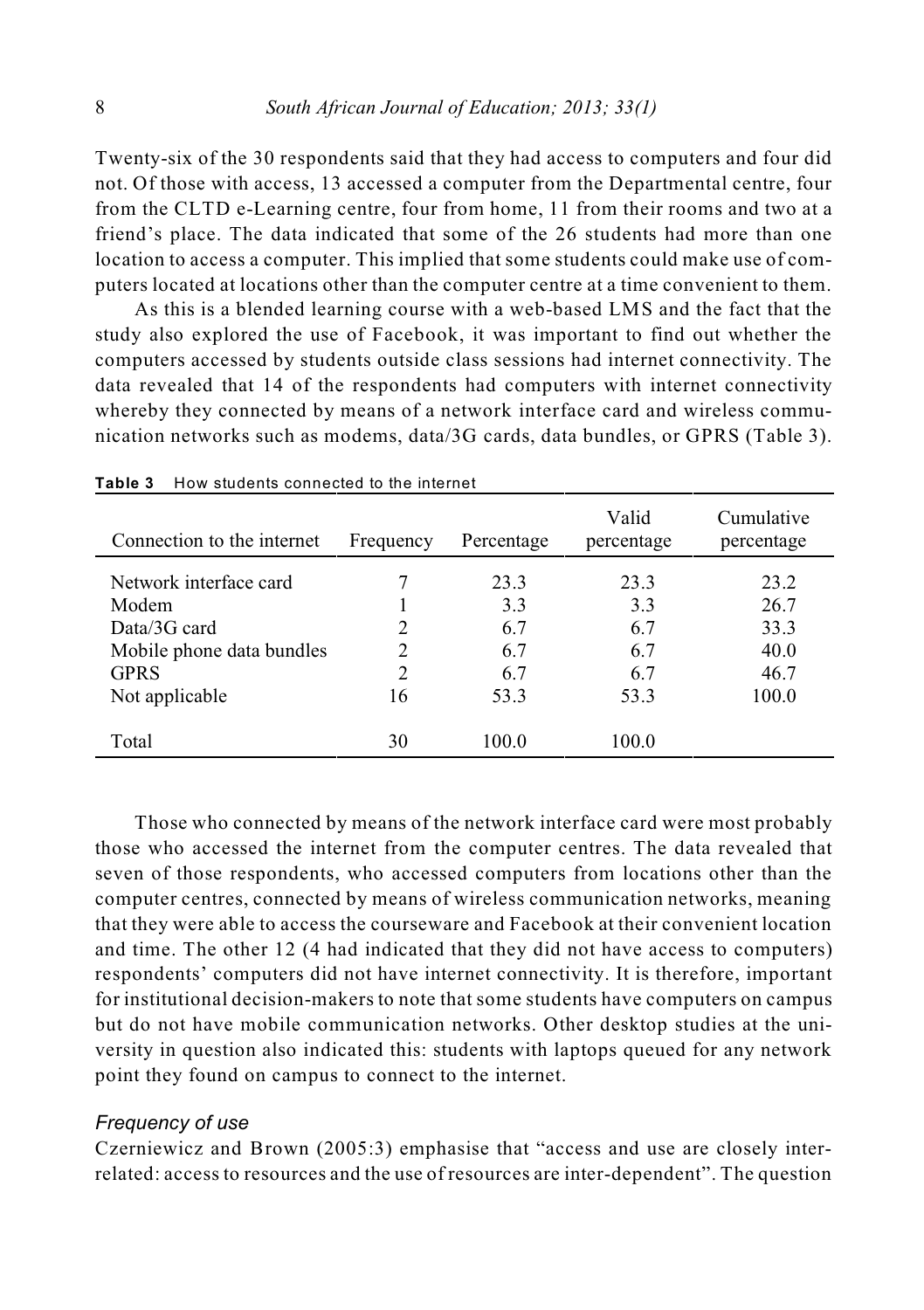to be addressed here was: *how frequently did students use courseware and Facebook as a result of having access to ICT?* It was crucial to first investigate the types of computers that students had access to and which ones they used to access courseware and Facebook. This classification was important for institutional decision-makers who may be considering technological investment strategies for enhanced communication and access to courseware. To address the above question, access to courseware was tackled first. Students were asked to indicate the type of computer they used to access the courseware. They responded as illustrated in Tables  $4(a)$ ,  $4(b)$  and  $4(c)$ .

| Access using a desktop | Frequency | Percentage   | Valid<br>percentage | Cumulative<br>percentage |
|------------------------|-----------|--------------|---------------------|--------------------------|
| Yes<br>No              | 13<br>17  | 43.3<br>56.7 | 43.3<br>56.7        | 43.3<br>100.0            |
| Total                  | 30        | 100.0        | 100.0               |                          |

**Table 4(a)** Students who accessed courseware using a desktop

| Access using a laptop | Frequency | Percentage | Valid<br>percentage | Cumulative<br>percentage |
|-----------------------|-----------|------------|---------------------|--------------------------|
| Yes                   | 14        | 46.7       | 46.7                | 46.7                     |
| No                    | 16        | 53.3       | 53.3                | 100.0                    |
| Total                 | 30        | 100.0      | 100.0               |                          |

**Table 4b)** Students who accessed courseware using a laptop

| Table 4(c) Students who accessed courseware using a mobile device |  |  |
|-------------------------------------------------------------------|--|--|
|-------------------------------------------------------------------|--|--|

| Access using a mobile device Frequency |    | Percentage   | Valid<br>percentage | Cumulative<br>percentage |
|----------------------------------------|----|--------------|---------------------|--------------------------|
| Yes<br>No                              | 25 | 16.7<br>83.3 | 16.7<br>83.3        | 16.7<br>100.0            |
| Total                                  | 30 | 100.0        | 100.0               |                          |

In contrast to the other two means of access, only five respondents accessed courseware using mobile devices. This difference may be influenced by the fact that, as the lecturer said: "… *when the students considered using mobile phones to access Blackboard, it took some time to log on*". One student also said: "*It was difficult to*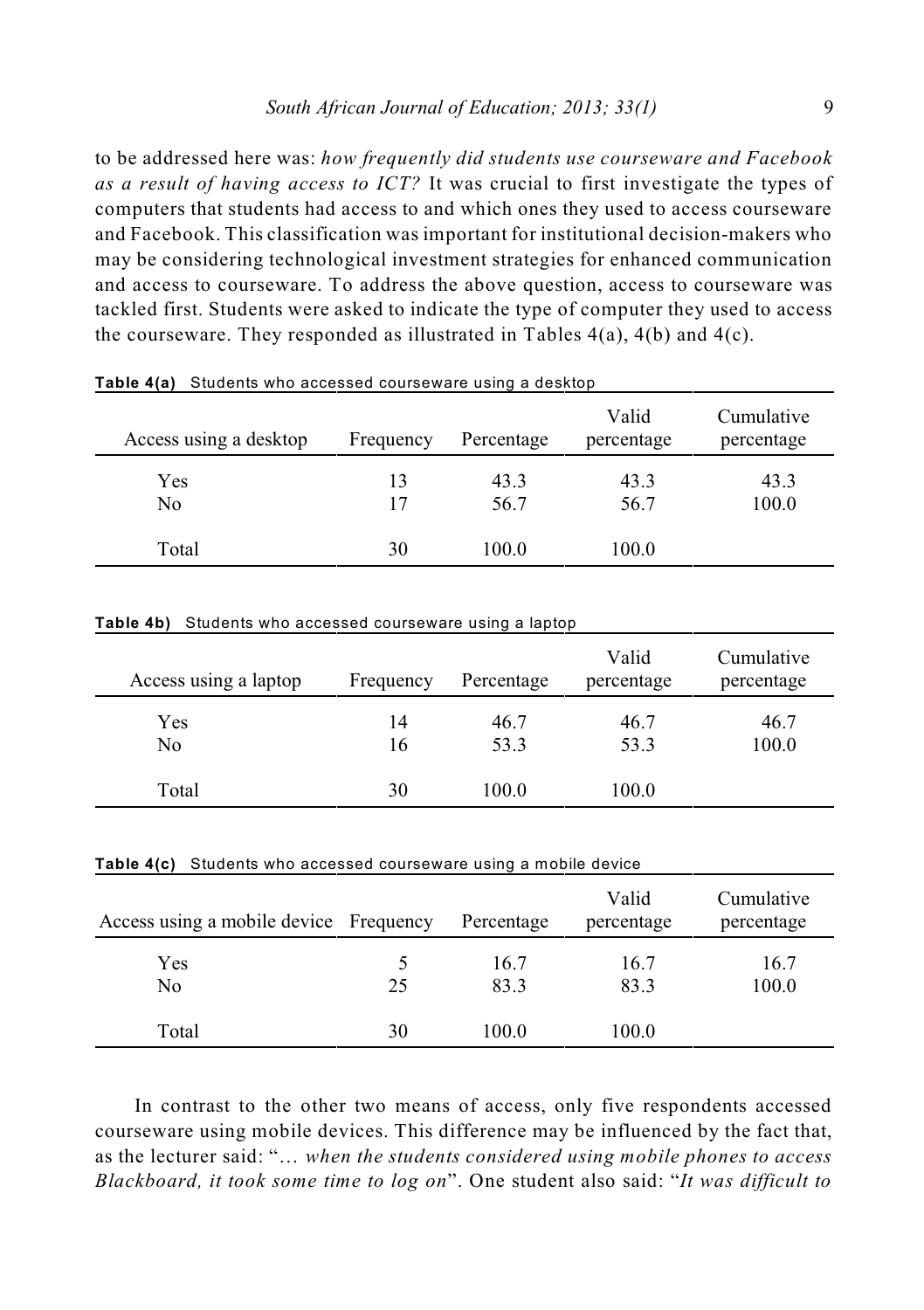*access Blackboard on my smartphone*". This is not unique as Chen & Kinshuk (2005) also identified limitations of the use of mobile devices over the desktop computer setup in education. The bandwidth of wireless networks is relatively low, and mobile devices have very small screens, display mono-colour, have a limited processing and memory capacity and also limited input facilities (Chen & Kinshuk, 2005). Therefore, in order to effectively deliver the educational services wirelessly to the mobile devices, it is necessary to choose a wireless development platform that specifically supports these devices and generates portable content that is suitable to be delivered to these devices (Chen & Kinshuk, 2005). This implies that it is important for the institutional decisionmakers to ensure that Blackboard is easily accessible on smartphones in order to enhance easy access to courseware.

At the same time, it was also interesting for the study to find out how frequently the students accessed the courseware using the different types of computers. They were then asked to rate, on a Likert scale, how frequently they interacted with the courseware. In ascending order, 77% of those with access to desktops, 79% of those with access to laptops and 80% of those with access to mobile devices often accessed courseware at a time convenient to them.

Tables 5(a), 5(b), and 5(c) illustrate cross-tabulations of the students' frequency of access and the device they used to access courseware.

|                                            | Access using a desktop |                |       |  |
|--------------------------------------------|------------------------|----------------|-------|--|
| How often do you interact with courseware? | Yes                    | N <sub>0</sub> | Total |  |
| Very often<br>Often<br>Seldom<br>Never     | $\theta$               |                |       |  |
| Total                                      | 13                     | 17             | 30    |  |

**Table 5(a)** How often students interacted with courseware *vs* access using a desktop

#### **Table 5b)** How often students interacted with courseware *vs* access using a laptop

| How often do you interact with courseware? | Access using a laptop |          |       |  |
|--------------------------------------------|-----------------------|----------|-------|--|
|                                            | Yes                   | No       | Total |  |
| Very often                                 |                       |          |       |  |
| Often                                      | 4                     | Χ        | 12    |  |
| Seldom                                     |                       |          |       |  |
| Never                                      |                       | $\theta$ |       |  |
| Total                                      | 14                    | 16       | 30    |  |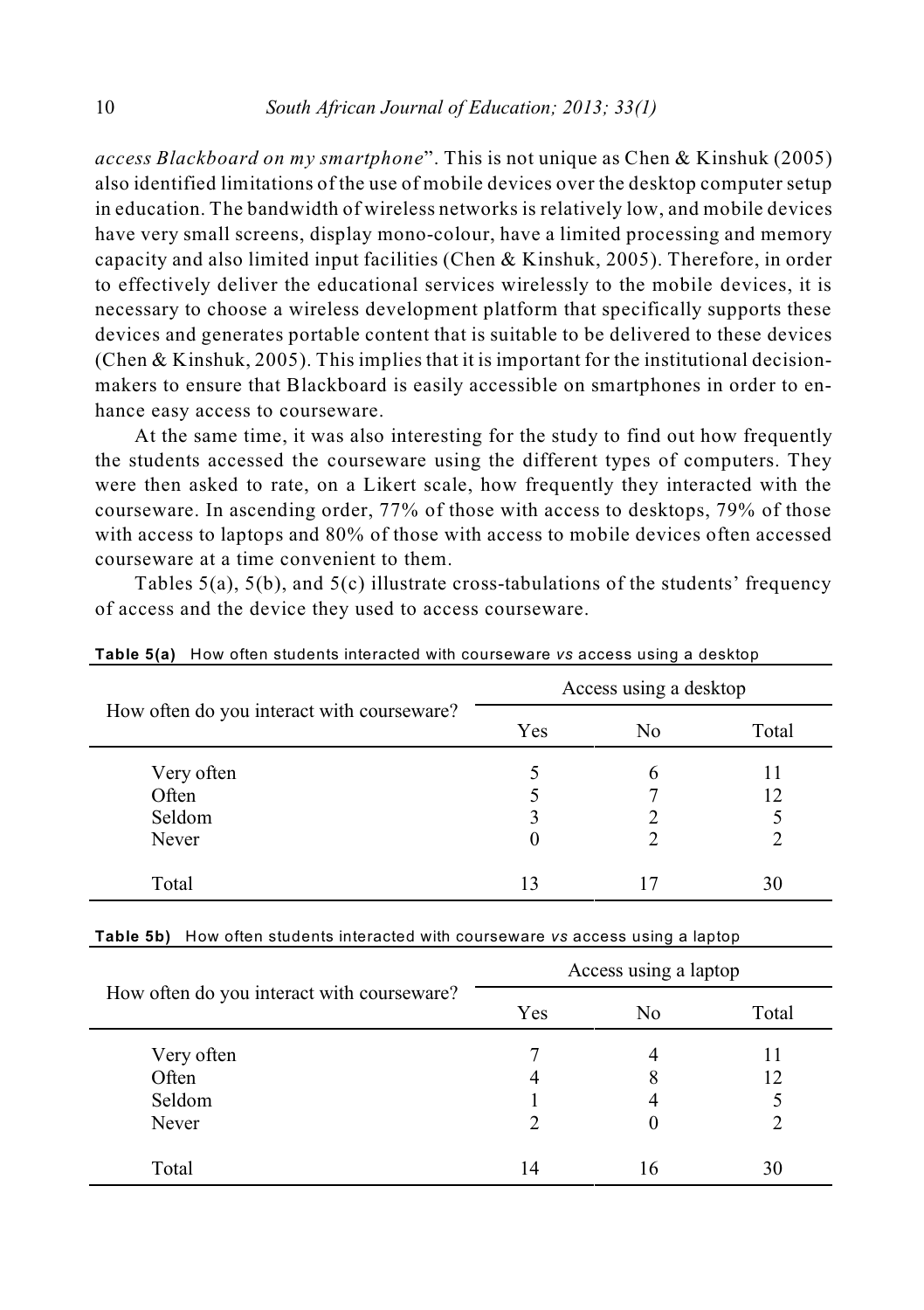|                                            | Access using a mobile device |    |       |  |
|--------------------------------------------|------------------------------|----|-------|--|
| How often do you interact with courseware? | Yes                          | No | Total |  |
| Very often                                 |                              |    |       |  |
| Often                                      |                              | 10 | 12    |  |
| Seldom                                     |                              |    |       |  |
| Never                                      | $\theta$                     |    |       |  |
| Total                                      |                              | 25 | 30    |  |

**Table 5(c)** How often students interacted with courseware *vs* access using a mobile device

These data indicated that students with mobile devices and laptops had an increased opportunity to interact with courseware. Those students who accessed a computer at computer centres still had a limited opportunity to interact with courseware as they had to share the computer time with the other university students. These data revealed that a digital divide existed between those students who had access to mobile technology and those who did not. This confirmed Fink & Kenny's (2003) view of the existence of a digital divide in Southern Africa whereby some people still fail to access mobile technology.

It is however important to note that even if data from the university in question indicated that five respondents accessed courseware using mobile devices, Table 6 indicates that generally, some students perceived that mobile devices extended the opportunity to interact with courseware.

|                   | Frequency | Percentage | Valid<br>percentage | Cumulative<br>percentage |
|-------------------|-----------|------------|---------------------|--------------------------|
| Missing           | 2         | 6.7        | 6.7                 | 6.7                      |
| Strongly disagree | 3         | 10.0       | 10.0                | 16.7                     |
| Disagree          |           | 3.3        | 3.3                 | 20.0                     |
| Uncertain         | 3         | 10.0       | 10.0                | 30.0                     |
| Agree             | 6         | 20.0       | 20.0                | 50.0                     |
| Strongly agree    | 15        | 50.0       | 50.0                | 100.0                    |
| Total             | 30        | 100.0      | 100.0               |                          |

**Table 6** Mobile devices extended the opportunity to interact with courseware

This indicated that, given a chance, the students would make use of mobile devices to access courseware. Their responses to open-ended questions confirmed this. When asked to comment and make suggestions about accessibility of computers and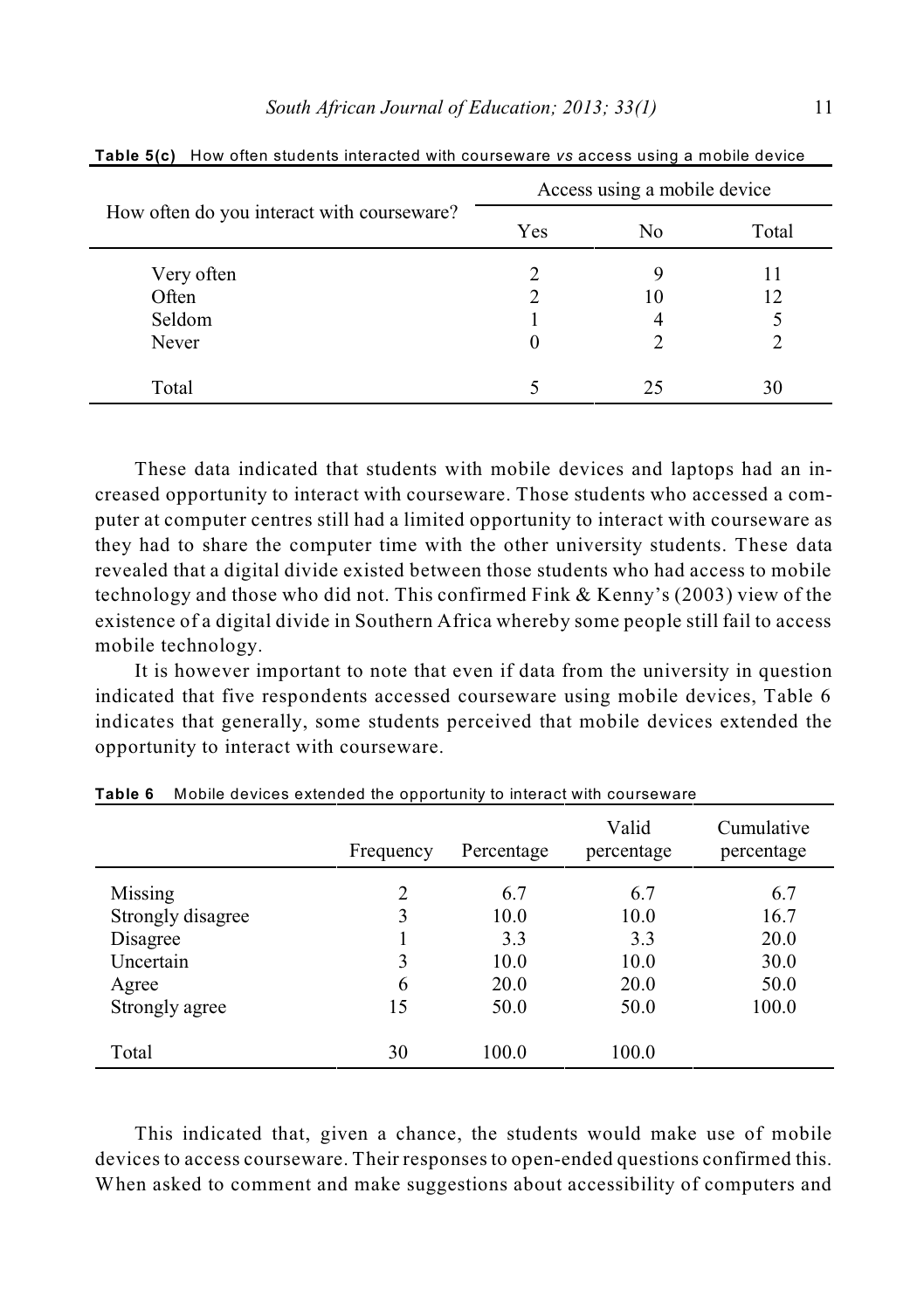mobile devices for their studies, they gave some positive comments. One respondent said: "*Accessibility to these devices was helpful as I was able to work on my course*". Another one went on to say: "*We have got very few computers so mobile devices have been a great tool for me to access applications like the internet*." Furthermore, 23 respondents felt that, in general, mobile technology improved their learning experience. For the scope of this study, the students' learning and the availability of suitable digital content were not investigated; these have been recommended for further research.

To further respond to the question of frequency of use, the use of Facebook was subsequently investigated. When students were asked from where they had accessed Facebook, they indicated that they used computers (desktops and laptops) and mobile phones (Tables 7(a) and 7(b)).

|           | Frequency | Percentage   | Valid<br>percentage | Cumulative<br>percentage |
|-----------|-----------|--------------|---------------------|--------------------------|
| Yes<br>No | 24<br>6   | 80.0<br>20.0 | 80.0<br>20.0        | 80.0<br>100.0            |
| Total     | 30        | 100.0        | 100.0               |                          |

|  | Table 7(a) Students who accessed Facebook from a computer |  |  |  |  |
|--|-----------------------------------------------------------|--|--|--|--|
|--|-----------------------------------------------------------|--|--|--|--|

|       | Frequency | Percentage | Valid<br>percentage | Cumulative<br>percentage |
|-------|-----------|------------|---------------------|--------------------------|
| Yes   | 19        | 63.3       | 63.3                | 63.3                     |
| No    | 11        | 36.7       | 36.7                | 100.0                    |
| Total | 30        | 100.0      | 100.0               |                          |

**Table 7b)** Students who accessed Facebook from a mobile device

This means that more students (19) had access to mobile phones, particularly smartphones, than the six students who the lecturer saw in class. Twenty respondents perceived that mobile technology extended the opportunity to participate in the Course Facebook page. They expressed their perceptions as illustrated in Table 8.

The framework emphasises that interest and attitude towards using computers for learning and teaching influences the way academic or students meaningfully engage with ICT for such practices.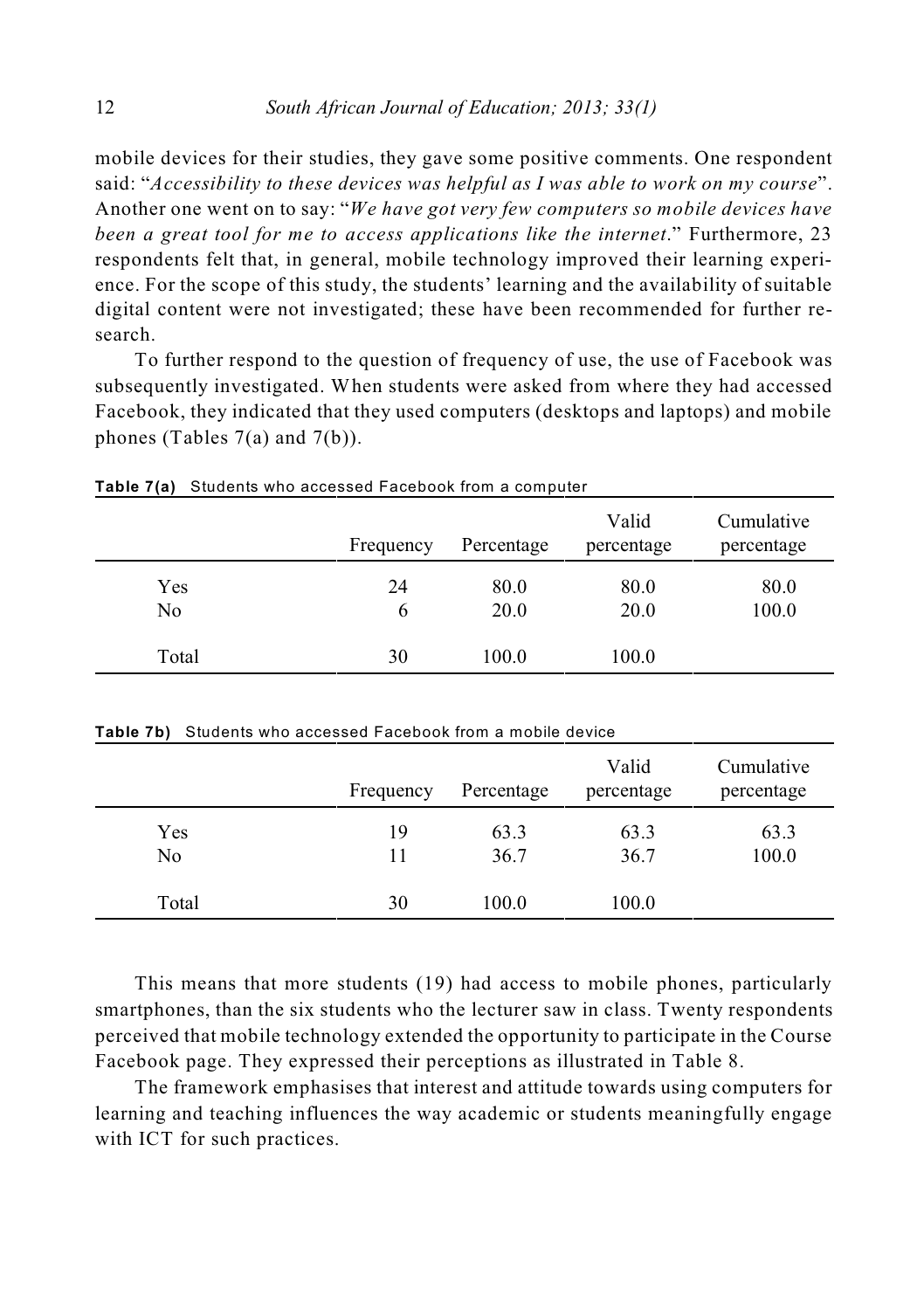|                   | Frequency | Percentage | Valid<br>percentage | Cumulative<br>percentage |
|-------------------|-----------|------------|---------------------|--------------------------|
| Missing           | 2         | 6.7        | 6.7                 | 6.7                      |
| Strongly disagree | 4         | 13.3       | 13.3                | 20.0                     |
| Uncertain         | 4         | 13.3       | 13.3                | 33.3                     |
| Agree             | 11        | 36.7       | 36.7                | 70.0                     |
| Strongly agree    | 9         | 30.0       | 30.0                | 100.0                    |
| Total             | 30        | 100.0      | 100.0               |                          |

#### **Table 8** Mobile technology extended the opportunity to participate in Facebook

### Interpreting findings about access to ICT

The data revealed that some students accessed computers at a convenient location and time. Furthermore, students frequently accessed courseware and Facebook using laptops and mobile devices, in contrast to desktop computers. Students also perceived that mobile devices could improve access to courseware (21) and Facebook (20), and this was also supported by responses to open-ended questions. As, according to the framework, access to ICT is considered in relation to use, and investigated in terms of purpose for use, availability, convenience (location and time), frequency and perception of access, these findings suggest that the students had more access to mobile devices than desktop computers located in the computer centres. The institutional decisionmakers need to consider mobile technology as a potential solution to the problem of the shortage of computers.

## Use of ICT for communication and collaboration

As the use of ICT for communication is also a point of interest in this study, students were asked which e-mail account they used to communicate with their lecturer or peers. The data revealed that eight made use of the University e-mail, 10 used their personal e-mail, nine used both, while three responded that they never used e-mail for communication in the course. Twenty-eight of the respondents participated further in the course Facebook page.

When asked how often they communicated with their lecturer and peers on Facebook, they responded as in Tables 9(a) and 9(b).

When asked (selecting from a multiple response question) for what purpose they had used Facebook; 12 of the respondents said that they used Facebook to ask questions they hadn't thought of in class, 10 asked questions they were shy to ask in class, 13 saw Facebook as a platform that allowed them to share information with peers, and 17 responded that it allowed them to interact with their lecturer even after hours. The lecturer had also attested to this by saying: "*Students had access to me all the time*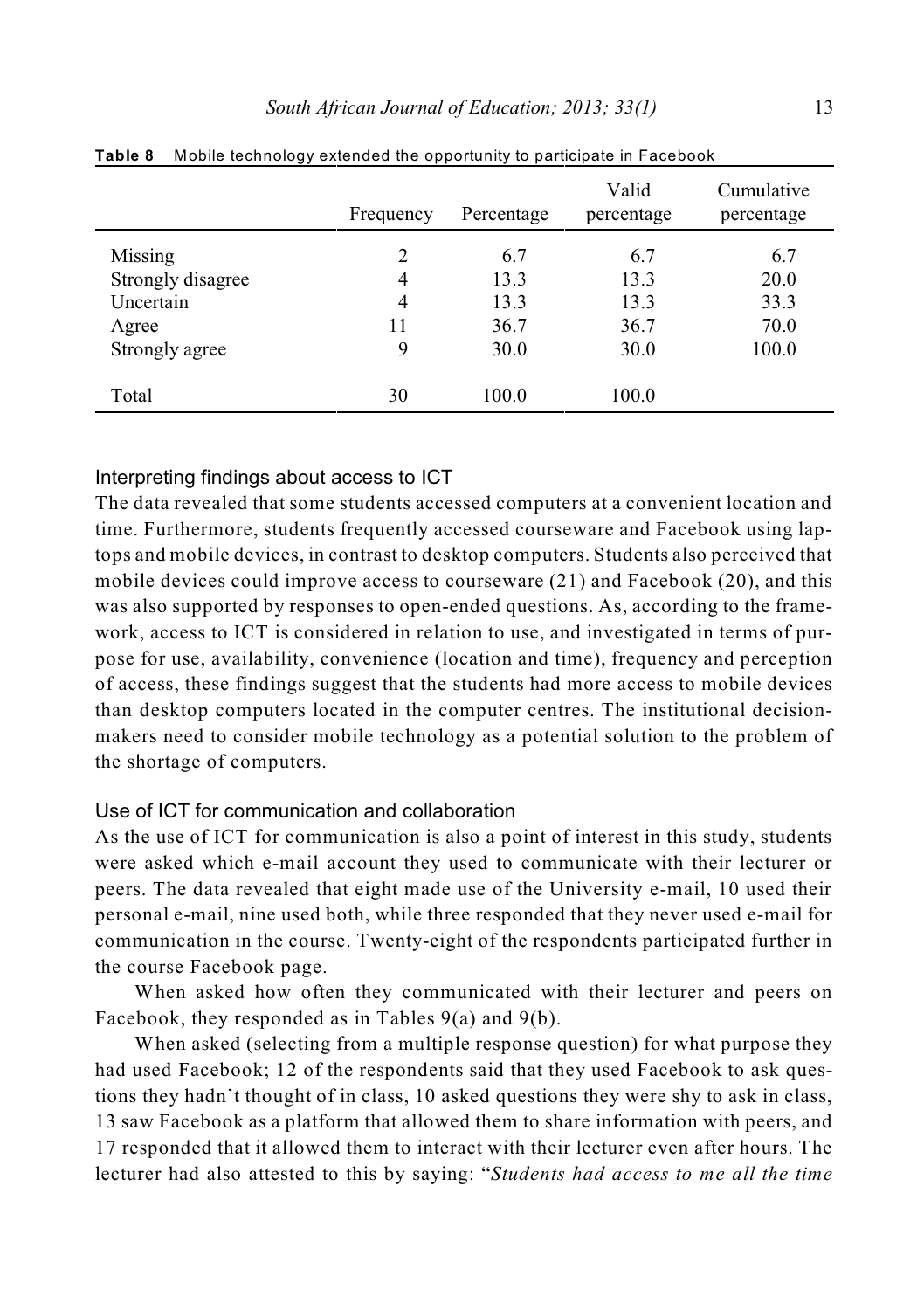*even at night around 10h00, getting answers to their questions immediately, clearing their doubts with me anytime without waiting to meet me physically*".

|            | Frequency | Percentage | Valid<br>percentage | Cumulative<br>percentage |
|------------|-----------|------------|---------------------|--------------------------|
| Missing    |           | 3.3        | 3.3                 | 3.3                      |
| Very often | 8         | 26.7       | 26.7                | 30.0                     |
| Often      | 12        | 40.0       | 40.0                | 70.0                     |
| Seldom     | 7         | 23.3       | 23.3                | 93.3                     |
| Never      | 2         | 6.7        | 6.7                 | 100.0                    |
| Total      | 30        | 100.0      | 100.0               |                          |

**Table 9(a)** How often students communicated with their lecturer on Facebook

|  |  |  | <b>Table 9b)</b> How often students communicated with their peers on Facebook |  |  |  |
|--|--|--|-------------------------------------------------------------------------------|--|--|--|
|--|--|--|-------------------------------------------------------------------------------|--|--|--|

|            | Frequency | Percentage | Valid<br>percentage | Cumulative<br>percentage |
|------------|-----------|------------|---------------------|--------------------------|
| Missing    |           | 3.3        | 3.3                 | 3.3                      |
| Very often | 12        | 40.0       | 40.0                | 43.3                     |
| Often      | 12        | 40.0       | 40.0                | 83.3                     |
| Seldom     | 3         | 10.0       | 10.0                | 93.3                     |
| Never      | 2         | 6.7        | 6.7                 | 100.0                    |
| Total      | 30        | 100.0      | 100.0               |                          |

When asked to rate on a Likert scale whether Facebook had improved online communication in the course, 21 of the respondents responded positively (Table 10).

|                   | Frequency | Percentage | Valid<br>percentage | Cumulative<br>percentage |
|-------------------|-----------|------------|---------------------|--------------------------|
| Missing           | 3         | 10.0       | 10.0                | 10.0                     |
| Strongly disagree | 2         | 6.7        | 6.7                 | 16.7                     |
| Disagree          |           | 3.3        | 3.3                 | 20.0                     |
| Uncertain         | 3         | 10.0       | 10.0                | 30.0                     |
| Agree             | 10        | 33.3       | 33.3                | 63.3                     |
| Strongly agree    | 11        | 36.7       | 36.7                | 100.0                    |
| Total             | 30        | 100.0      | 100.0               |                          |

**Table 10** Facebook improved online communication in the course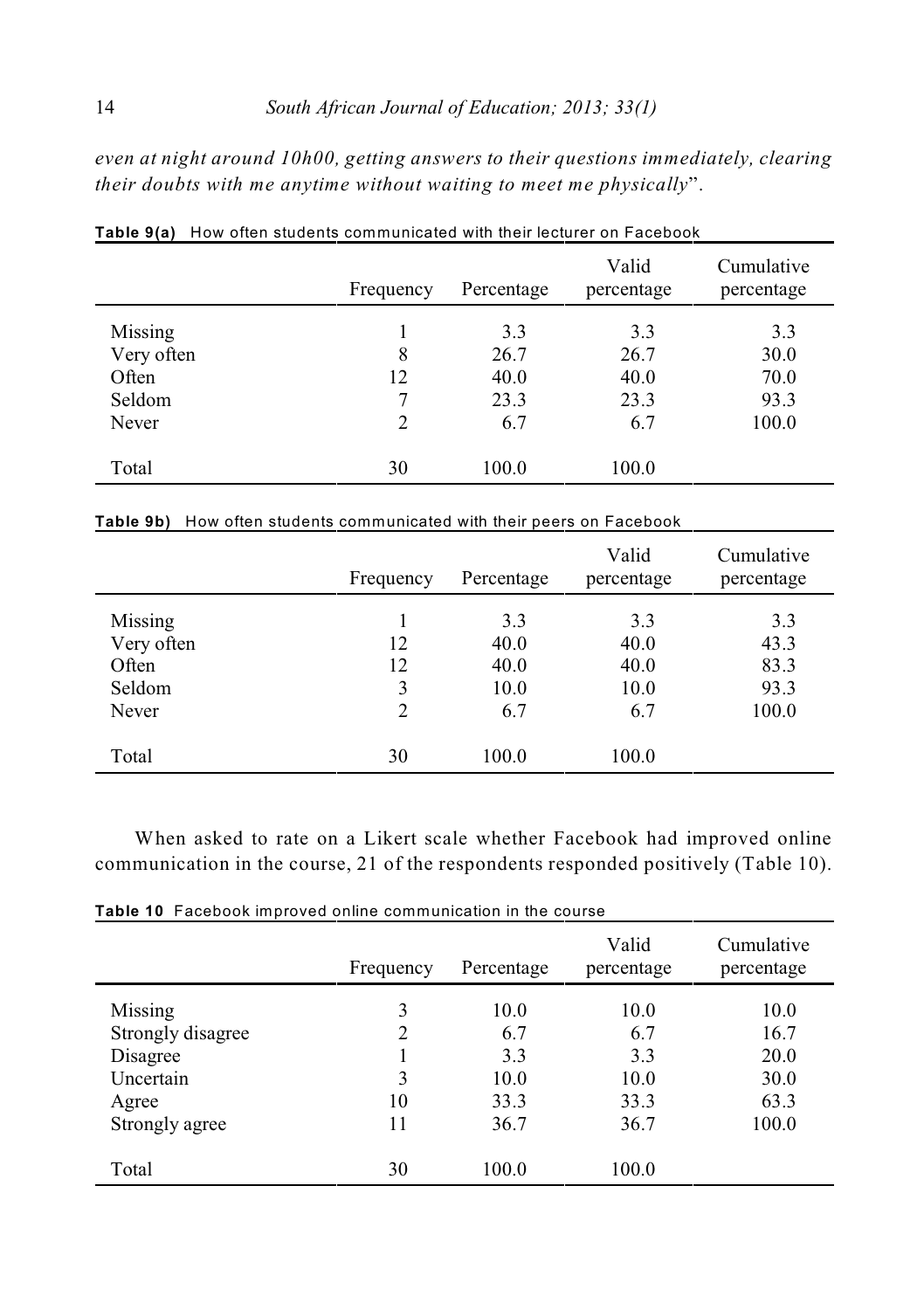This is consistent with the view that social networks, such as Facebook, enhance collaboration and information sharing (McDonald, 2009; Cochrane, 2009). From the lecturer's perspective, access to mobile technology improved the students' participation in the course and afforded them an increased opportunity for mentoring. However, he reported, "*the only disadvantage of this method of teaching is that it keeps the lecturer so busy because you do not want to disappoint your students, and using my smartphone made it impossible to miss an email, a Facebook message or a normal SMS from the students*". He also said that the use of Facebook improved the way students prepared for classes; "*they participated with more enthusiasm in my classes because they already knew what they would discuss and at what time; this has further improved their performance in tests*". The student data confirmed the lecturer's statement that Facebook increased their participation in the course (Table 11).

|                   | Frequency | Percentage | Valid<br>percentage | Cumulative<br>percentage |
|-------------------|-----------|------------|---------------------|--------------------------|
| Missing           | 3         | 10.0       | 10.0                | 10.0                     |
| Strongly disagree | 2         | 6.7        | 6.7                 | 16.7                     |
| Disagree          |           | 3.3        | 3.3                 | 20.0                     |
| Uncertain         | 5         | 16.7       | 16.7                | 36.7                     |
| Agree             | 9         | 30.0       | 30.0                | 66.7                     |
| Strongly agree    | 10        | 33.3       | 33.3                | 100.0                    |
| Total             | 30        | 100.0      | 100.0               |                          |

#### **Table 11** Facebook increased participation

Eighteen of the respondents were also comfortable to say that Facebook improved their learning experience (Table 12).

|  | Table 12 Facebook improved my learning experience |  |  |  |  |
|--|---------------------------------------------------|--|--|--|--|
|--|---------------------------------------------------|--|--|--|--|

|                   | Frequency      | Percentage | Valid<br>percentage | Cumulative<br>percentage |
|-------------------|----------------|------------|---------------------|--------------------------|
| Missing           | $\overline{4}$ | 13.3       | 13.3                | 13.3                     |
| Strongly disagree | 2              | 6.7        | 6.7                 | 20.0                     |
| Disagree          |                | 3.3        | 3.3                 | 23.2                     |
| Uncertain         | 5              | 16.7       | 16.7                | 40.0                     |
| Agree             | 11             | 36.7       | 36.7                | 76.7                     |
| Strongly agree    |                | 23.3       | 23.3                | 100.0                    |
| Total             | 30             | 100.0      | 100.0               |                          |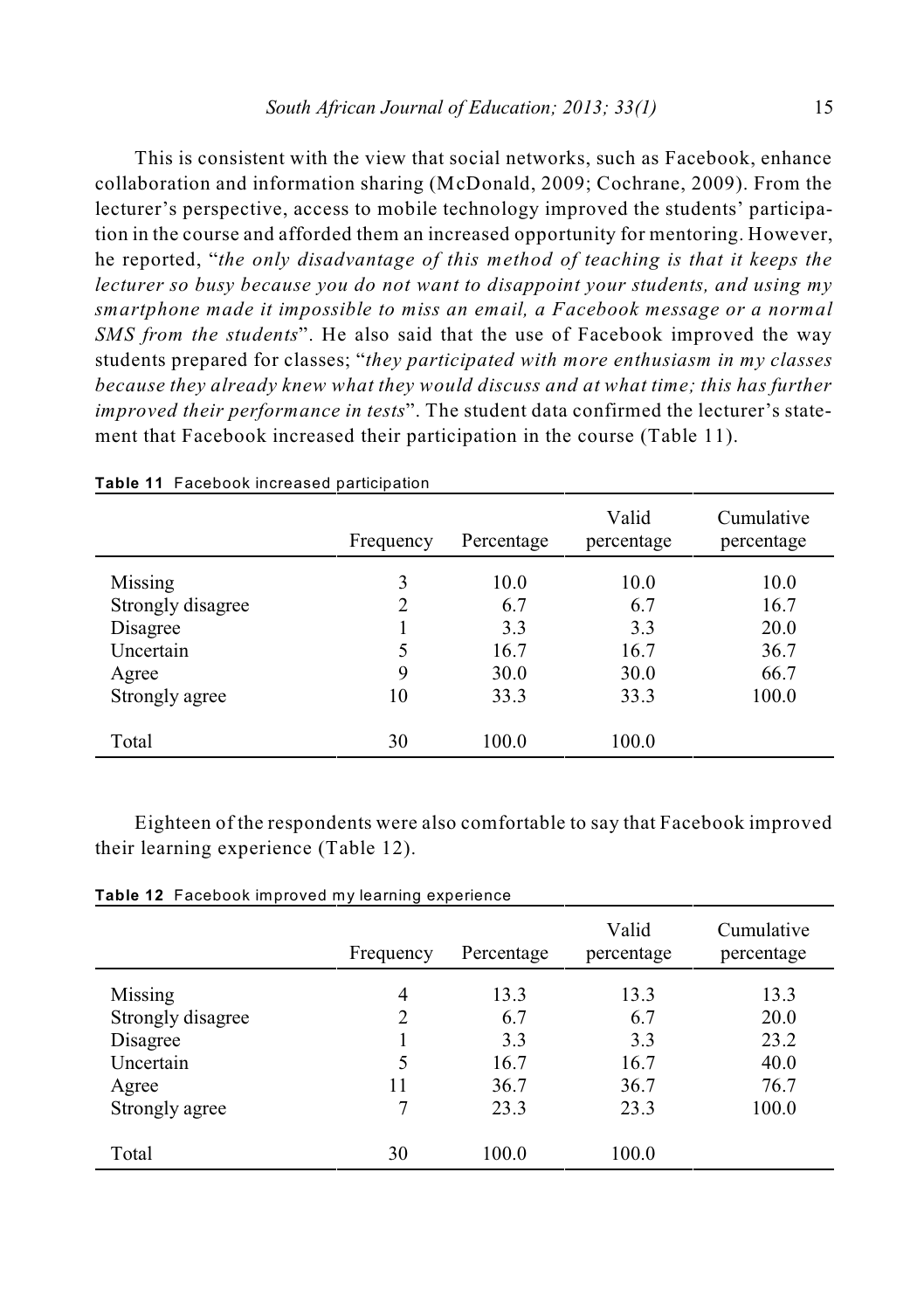These data revealed that the use of Facebook improved online communication and increased participation in the course. According to the lecturer, this may possibly have contributed to improved test performance. Assessing learning was beyond the scope of this study.

The students were also asked to give comments and suggestions on communication aspects in their course. Twenty of the respondents felt that Facebook was a good tool that kept them updated with the course. One student also said: "*Facebook helps because we don't get to attend class as they clash, so using Facebook helps very much*". Another said: "*It has been a useful tool, we have access to the lecturer anytime to ask questions and these interactions can be viewed by anyone; some issues that I had not realised were addressed through other students asking questions*". This concurs with what the lecturer had said; he responded to the students' questions or other students responded as they saw the question on Facebook (Figure 1). Three respondents were also of the view that the use of Facebook should be allowed anytime of the day, in the computer centres (which is currently not the situation). Two students said that they did not like the idea of Facebook as their mobile phones did not allow access to Facebook. As the lecturer was also aware of this problem, he also duplicated the announcements he sent on Facebook on *Blackboard*. Figure 1 is a screenshot of the students sharing information on Facebook.

```
Student
CSI2101 CLASS, THTS D SCOPE 4 D TEST ON EXCEPTION HANDLING
about a month ago . Like . Comment . Subscribe
Student
public class DivisionApp
public static void main(String[] args)
int i=4;
int j=2;try
Sum sum=new Sum(i,j);
catch(DivisionByZeroException e)
System.out.println(e.getMessage());
Þ
about a month ago . Like . Comment . Subscribe
```
Figure 1 A screenshot of a student sharing a solution to a Java program on Facebook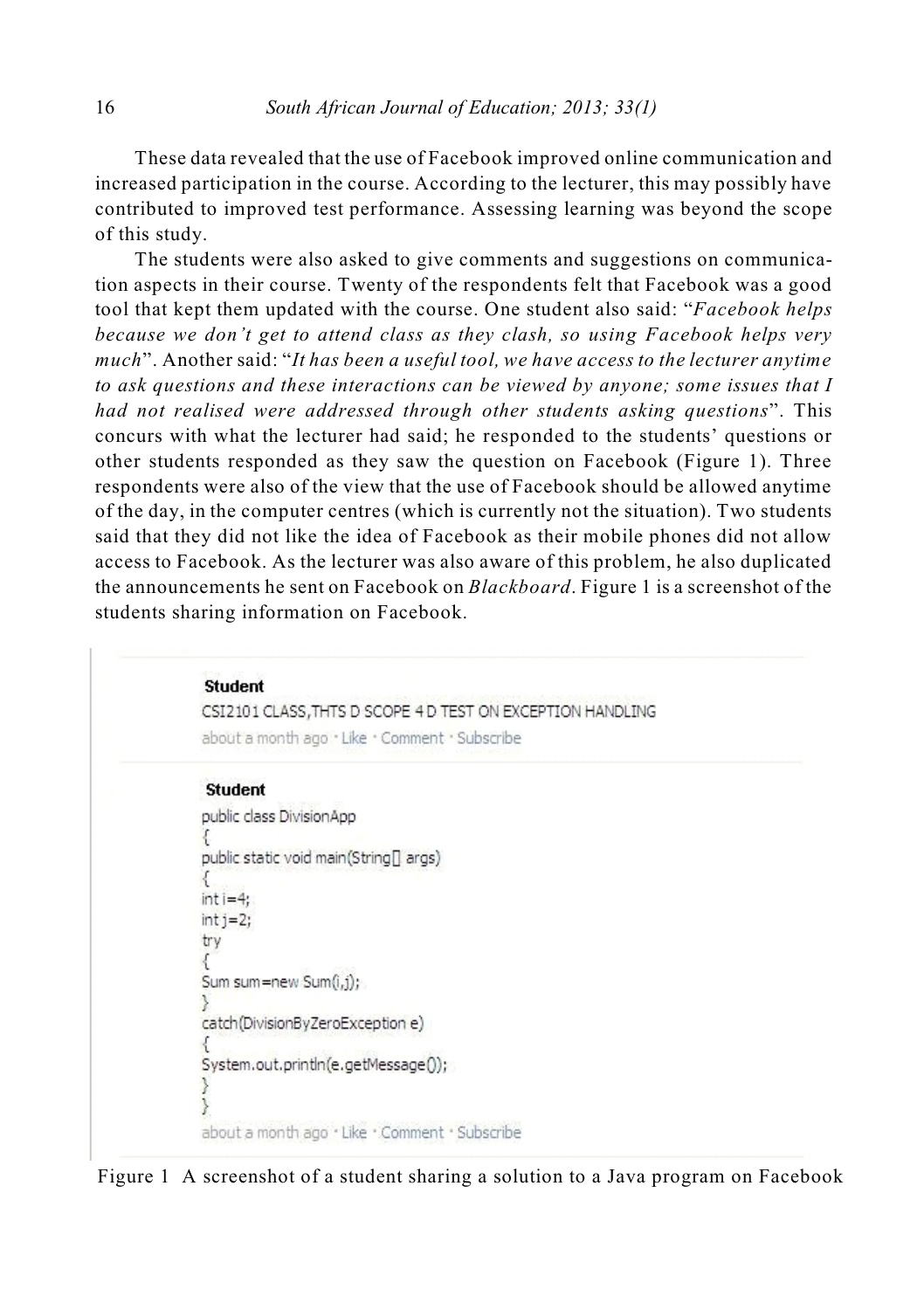Generally, these findings revealed that the use of social networks enhanced communication and collaboration in the blended learning course.

## **Conclusion**

The problem that this study attempted to investigate was the access to computers that the Computer Science students who implemented blended learning had. The purpose of this study was therefore to explore how the students of this course could use mobile technology to overcome a shortage of computers. Data from this study have confirmed that mobile technology has a potential to support blended learning beyond classrooms and computer centres. The framework of access to ICT demonstrated that mobile technology increased students' opportunity to access courseware and Facebook. Findings also revealed that social networks such as Facebook improved online communication and increased participation and collaboration beyond the computer centre. The possibility, that access to courseware and communication and collaboration by means of social networks improved learning in the course, suggests further research. A comparative study could be conducted in the same course to determine if there would be any significant difference in learning between students who have access to mobile technology and those who do not.

Recommendations emanating from the findings of this study are that the university should consider establishing wireless networks in student areas such as residences, classrooms and library, to enable students with portable computers to connect to the internet anytime as the need arises; and making the LMS more portable to run on smartphones (by means of a wireless development platform) without compromising the university's internet security.

A limitation of this study is that a small scale sample of students doing one course at this university was used. This research could be extended to a larger sample and possibly across the university, as it could be that a reasonable number of students registered in other courses in the university have mobile devices. Since physical access to computers is still a challenge in South Africa (Czerniewicz & Brown, 2005), it is possible that this study could influence other contact teaching universities to explore the use of mobile technology for educational purposes. HEIs need to create a more conducive mobile learning environment for students and ensure that lecturers support students to optimally make use of the mobile technology that they have at their disposal.

#### **Acknowledgements**

I thank Dr C Maphosa for mentoring me while I was preparing this paper, and Ms R Masha and Ms E Belcher for language editing of the paper.

#### **References**

Broekman I, Enslin P & Pendlebury S 2002. Distributive justice and information communication technologies in higher education in South Africa. *South African Journal of Higher Education*, 16:29-35.